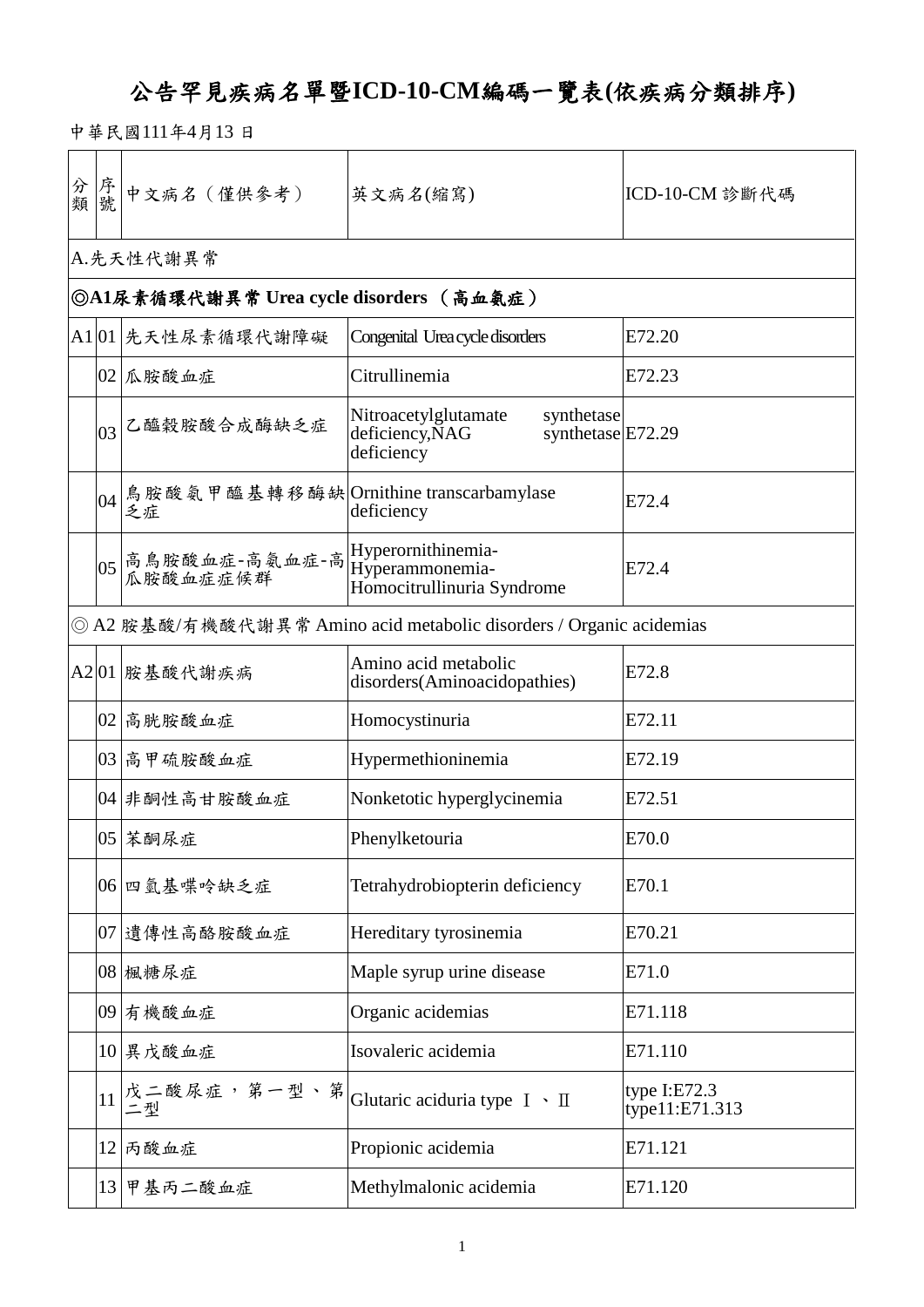|              | 14 3- 羥基-3-甲基戊二酸血症                                         | 3-Hydroxy-3-methylglutaric<br>acidemia                                                                              | E71.118                                                                                                          |  |  |
|--------------|------------------------------------------------------------|---------------------------------------------------------------------------------------------------------------------|------------------------------------------------------------------------------------------------------------------|--|--|
|              |                                                            | 15 典型苯酮尿症合併蔗糖酶 PAH type PKU combine with<br>同麥芽糖酶缺乏症 Sucrase-isomaltase deficiency<br>Sucrase-isomaltase deficiency | $E74.31 + E70.0$                                                                                                 |  |  |
|              | 16 高離胺基酸血症                                                 | Hyperlysinemia                                                                                                      | E72.3                                                                                                            |  |  |
|              | 17 組胺酸血症                                                   | Histidinemia                                                                                                        | E70.41                                                                                                           |  |  |
|              |                                                            | 18 三甲基巴豆醯輔酶 A 羧化 3-Methylcrotonyl-CoA carboxylase<br>deficiency<br>deficiency                                       | E71.19                                                                                                           |  |  |
|              | 19 多發性羧化酶缺乏症                                               | Multiple carboxylase deficiency                                                                                     | D81.819                                                                                                          |  |  |
|              | 20 高脯胺酸血症                                                  | Hyperprolinemia                                                                                                     | E72.59                                                                                                           |  |  |
| 21           | 芳香族 L-胺基酸類脫羧基Aromatic L-amino acid<br>酶缺乏症                 | decarboxylase deficiency                                                                                            | E70.9                                                                                                            |  |  |
|              | 22 酪胺酸羥化酶缺乏症                                               | Tyrosine hydroxylase deficiency                                                                                     | E70.20                                                                                                           |  |  |
|              | 23 甲基丙二酸血症併高胱胺<br>酸血症 (Cbl C 型)                            | Cobalamin C defect<br>(Methylmalonic aciduria and<br>Homocystinuria, cbl C type)                                    | E71.120+E72.11                                                                                                   |  |  |
|              | ◎ A3脂質儲積                                                   |                                                                                                                     |                                                                                                                  |  |  |
|              | A3 01 高雪氏症                                                 | Gaucher's disease                                                                                                   | E75.22                                                                                                           |  |  |
|              | $ 02 $ GM1/GM2神經節苷脂儲積<br>症                                 | GM1/GM2 gangliosidosis                                                                                              | GM1:E75.19<br>GM2: E75.00                                                                                        |  |  |
|              | 03   Fabry 氏症                                              | Fabry disease                                                                                                       | E75.21                                                                                                           |  |  |
|              | 04 Niemann-Pick 氏症,鞘髓磷 Niemann-Pick disease<br>脂储積症        |                                                                                                                     | E75.240: Type A<br>E75.241: Type B<br>E75.242: Type C<br>E75.243: Type D<br>E75.248:other<br>E75.249:unspecified |  |  |
|              | 05 MLD 症候群                                                 | Metachromatic Leukodystrophy<br>(MLD)                                                                               | E75.25                                                                                                           |  |  |
|              | 06 球細胞腦白質失養症                                               | Globoid<br>Leukodystrophy $ E75.23$<br>Cell<br>(Krabbe's disease)                                                   |                                                                                                                  |  |  |
|              | 嬰兒型溶酶體酸性脂肪酶Infantile<br>$ 07 $ 缺乏症(又稱伍爾曼氏 $ $ Lipase<br>症) | form Lysosomal<br>Acid<br>Wolman E75.5<br>Deficiency<br>$\left($<br>Disease)                                        |                                                                                                                  |  |  |
| ◎A4碳水化合物代謝異常 |                                                            |                                                                                                                     |                                                                                                                  |  |  |
|              | A4 01 半乳糖血症                                                | Galactosemia                                                                                                        | E74.21                                                                                                           |  |  |
|              | 02 肝醣儲積症                                                   | Glycogen storage disease                                                                                            | E74.09:type 0<br>E74.01:Type I<br>E74.02:type II<br>$E74.03$ :type III<br>$E74.09$ :type IV<br>E74.04:type V     |  |  |

E74.09:type VI-XI E74.01:Von Gierke's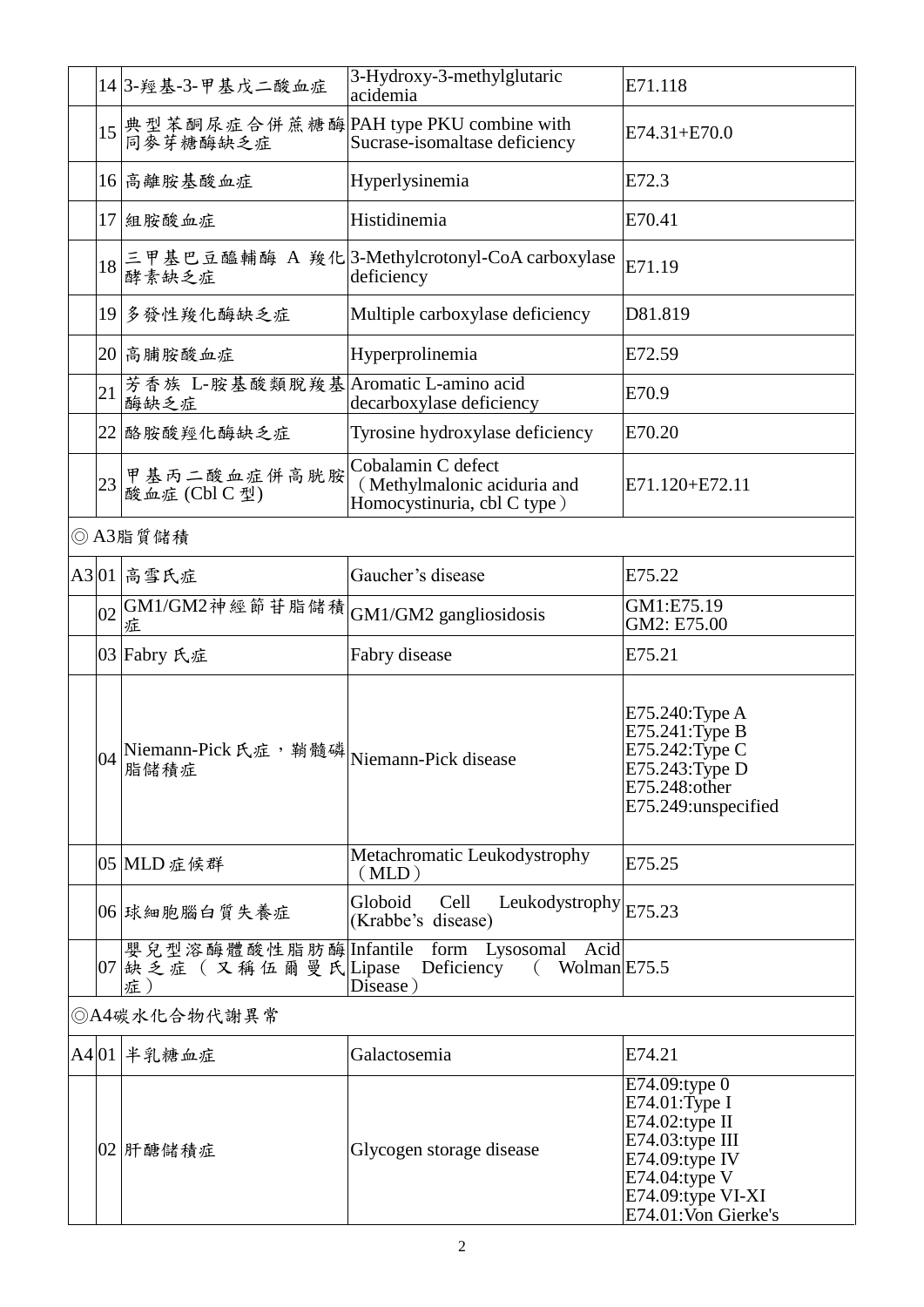|    | $\left 03\right $ 腦血管屏障葡萄糖輸送缺 $\left $ Glut ( Glucose<br>陷 | Transport )<br>deficiency syndrome                                                                       | E74.8                                                                                                                                |
|----|------------------------------------------------------------|----------------------------------------------------------------------------------------------------------|--------------------------------------------------------------------------------------------------------------------------------------|
|    | 04 轉醛醇酶缺乏症                                                 | <b>Transaldolase deficiency</b>                                                                          | E74.8                                                                                                                                |
|    | ◎ A5脂肪酸氧化異常                                                |                                                                                                          |                                                                                                                                      |
|    | 01 脂肪酸氧化作用缺陷                                               | Fatty acid oxidation defect                                                                              | E71.30<br>E71.314<br>E71.310<br>E71.318<br>E71.311<br>E71.32<br>E71.312<br>E71.39<br>E71.313                                         |
|    | 02 原發性肉鹼缺乏症                                                | Carnitine<br>deficiency<br>syndrome, $ E71.41$<br>primary                                                |                                                                                                                                      |
| 03 | 中鏈脂肪酸去氫酵素缺乏<br>症                                           | Medium-chain acyl-coenzyme A<br>dehydrogenase deficiency<br>(MCAD)                                       | E71.311                                                                                                                              |
|    | 04 短鏈脂肪酸去氫酶缺乏症                                             | Short-chain acyl-CoA<br>dehydrogenase deficiency                                                         | E71.312                                                                                                                              |
|    | ◎ A6粒線體代謝異常                                                |                                                                                                          |                                                                                                                                      |
|    | A6 01 粒線體缺陷                                                | Mitochondrial defect                                                                                     | E88.40                                                                                                                               |
|    | 02   Kearns-Sayre 氏症候群                                     | Kearns-Sayre syndrome                                                                                    | H49.811<br>H49.812<br>H49.813<br>H49.819                                                                                             |
|    | 03  Leigh 氏童年期腦脊髓病變                                        | Leigh disease                                                                                            | G31.82                                                                                                                               |
|    | 04 MELAS 症候群                                               | <b>MELAS</b>                                                                                             | E88.41                                                                                                                               |
|    |                                                            | 05  MNGIE 症候群粒線體性神  Mitochondrial Neurogastrointestinal  E88.49 <br> 經胃腸腦病變症候群   Encephalopathy Syndrome |                                                                                                                                      |
|    | 06 丙酮酸鹽脫氫酶缺乏症                                              | Pyruvate dehydrogenase deficiency                                                                        | E74.4                                                                                                                                |
|    | 07 巴氏症候群                                                   | <b>Barth Syndrome</b>                                                                                    | E78.71                                                                                                                               |
|    | 08 雷伯氏遺傳性視神經病變                                             | Leber hereditary optic neuropathy                                                                        | H47.22                                                                                                                               |
|    | ◎ A7溶小體代謝異常                                                |                                                                                                          |                                                                                                                                      |
|    | A7 01 胱胺酸血症                                                | Cystinosis                                                                                               | E72.04                                                                                                                               |
|    | 02   黏多醣症                                                  | Mucopolysaccharidoses                                                                                    | Type1: E76.01<br>E76.02<br>E76.03<br>Type2:E76.1<br>other:<br>E76.210<br>E76.211<br>E76.219<br>E76.22<br>E76.29<br>Unspecified:E76.3 |

 $\begin{array}{r} 03 \mid \pm \tilde{\ast} \not \equiv \# \n\pm 0 \end{array}$  (  $\begin{array}{r} \pm \# \# \n\end{array}$   $\begin{array}{r} \pm \# \end{array}$   $\begin{array}{r} \pm \# \end{array}$   $\begin{array}{r} \pm \# \end{array}$   $\begin{array}{r} \pm \# \end{array}$   $\begin{array}{r} \pm \# \end{array}$   $\begin{array}{r} \pm \# \end{array}$   $\begin{array}{r} \pm \# \end{array}$   $\begin{array}{r} \pm \# \end{array}$   $\begin$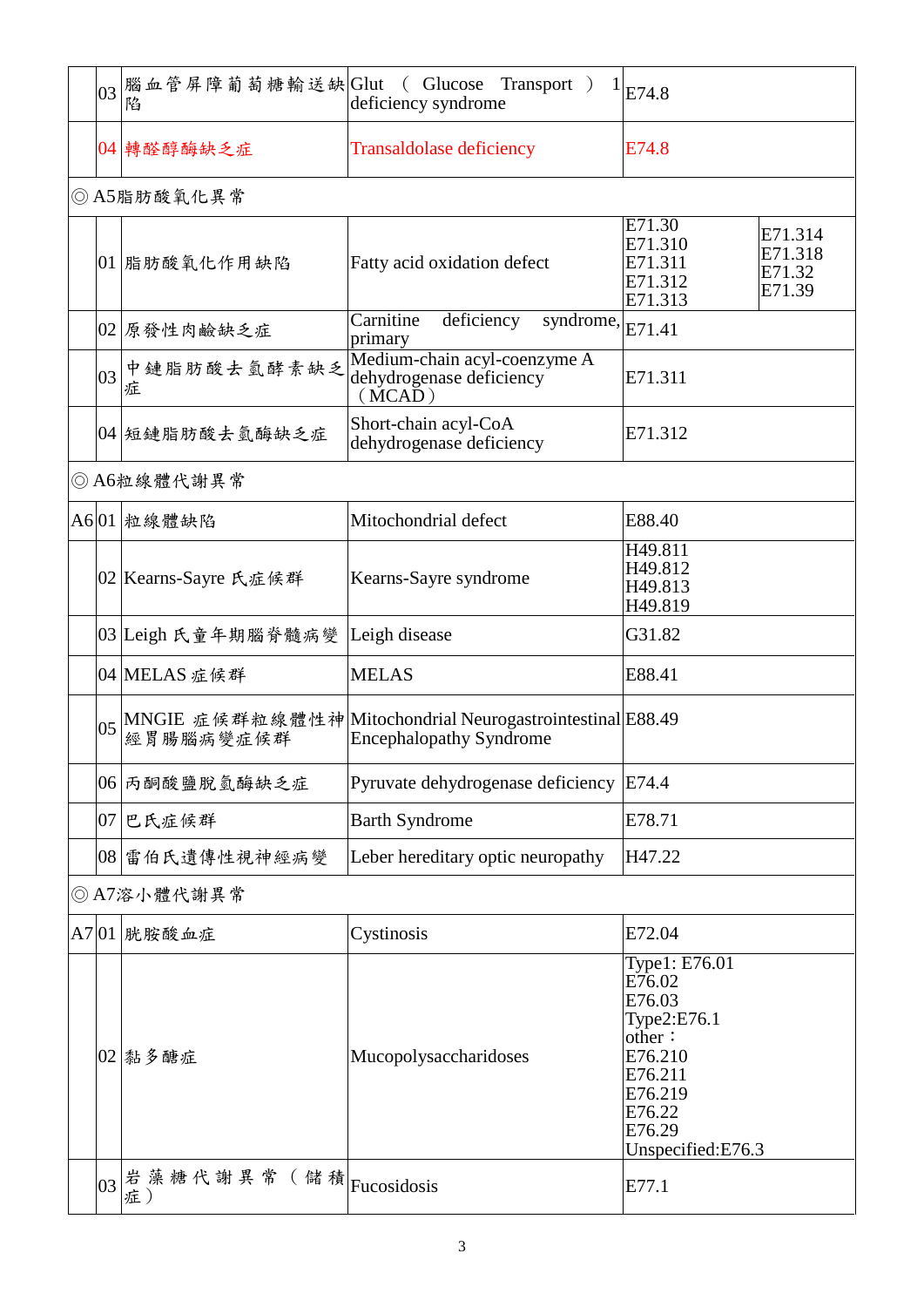|                      |    | 04 挺酸酵素缺乏症                                      | Sialidosis                                                            | E77.1                                                                            |
|----------------------|----|-------------------------------------------------|-----------------------------------------------------------------------|----------------------------------------------------------------------------------|
|                      |    | $ 05 $ 黏脂質症                                     | Mucolipidosis                                                         | type $I: E77.1$<br>type $\mathbb{I} \cdot \mathbb{II}$ : E77.0<br>type IV:E75.11 |
|                      |    | 06 神經元蠟樣脂褐質儲積症                                  | Neuronal ceroid lipofuscinosis                                        | E75.4                                                                            |
|                      |    | 07 多發性硫酸脂酶缺乏症                                   | Multiple Sulfatase deficiency                                         | E75.29                                                                           |
|                      |    | ◎ A8膽固醇及脂質代謝異常 Cholesterol and Lipid metabolism |                                                                       |                                                                                  |
| A8 01                |    | 症                                               | 同合子家族性高膽固醇血Homozygous familial hypercholeste $ _{E78.0}\>$<br>rolemia |                                                                                  |
|                      |    | 02 家族性高乳糜微粒血症                                   | Familial Hyperchylomicronemia                                         | E78.3                                                                            |
|                      |    | 03 豆固醇血症 〈植物性〉                                  | Sitosterolemia                                                        | E78.0                                                                            |
|                      |    | ◎A9礦物離子缺陷                                       |                                                                       |                                                                                  |
|                      |    | A9 01 威爾森氏症                                     | Wilson's disease                                                      | E83.01                                                                           |
|                      |    | 02  Menkes 症候群                                  | Menkes syndrome                                                       | E83.09                                                                           |
|                      |    | 03 鉬輔酶缺乏症                                       | Molybdenum cofactor deficiency                                        | E61.5                                                                            |
|                      |    | ◎ A10過氧化體代謝異常                                   |                                                                       |                                                                                  |
| A1<br>$\overline{0}$ |    | 01 Zellweger 氏症候群                               | Zellweger syndrome                                                    | E71.510                                                                          |
|                      |    | 02   腎上腺腦白質失養症                                  | Adrenoleukodystrophy                                                  | E71.511<br>E71.520<br>E71.521<br>E71.528<br>E71.529                              |
|                      |    | 艮                                               | 03 肢近端型點狀軟骨發育不 Rhizomelic Chondrodysplasia Punc<br>tata               | E71.540                                                                          |
|                      |    | ◎ A11其他代謝異常                                     |                                                                       |                                                                                  |
|                      |    | $ 01 $ 紫質症                                      | Porphyria                                                             | E80.20<br>E80.21<br>E80.29                                                       |
|                      |    | 02 Lesch-Nyhan 氏症候群                             | Lesch-Nyhan syndrome                                                  | E79.1                                                                            |
|                      |    | 03 亞硫酸鹽氧化酶缺乏                                    | Sulfite oxidase deficiency                                            | E72.19                                                                           |
|                      |    | 04 碳水化合缺乏醣蛋白症候 Carbohydrate-deficiency          |                                                                       | E77.8                                                                            |
|                      | 05 | 三甲基胺尿症                                          | Trimethylaminuria                                                     | E72.52                                                                           |
|                      | 06 | 先天性全身脂質營養不良 Congenital generalized<br>症         | lipodystrophy                                                         | E88.1                                                                            |
|                      |    | $ 07 $ 腦腱性黃瘤症                                   | Cerebrotendinous Xanthomatosis                                        | E75.5                                                                            |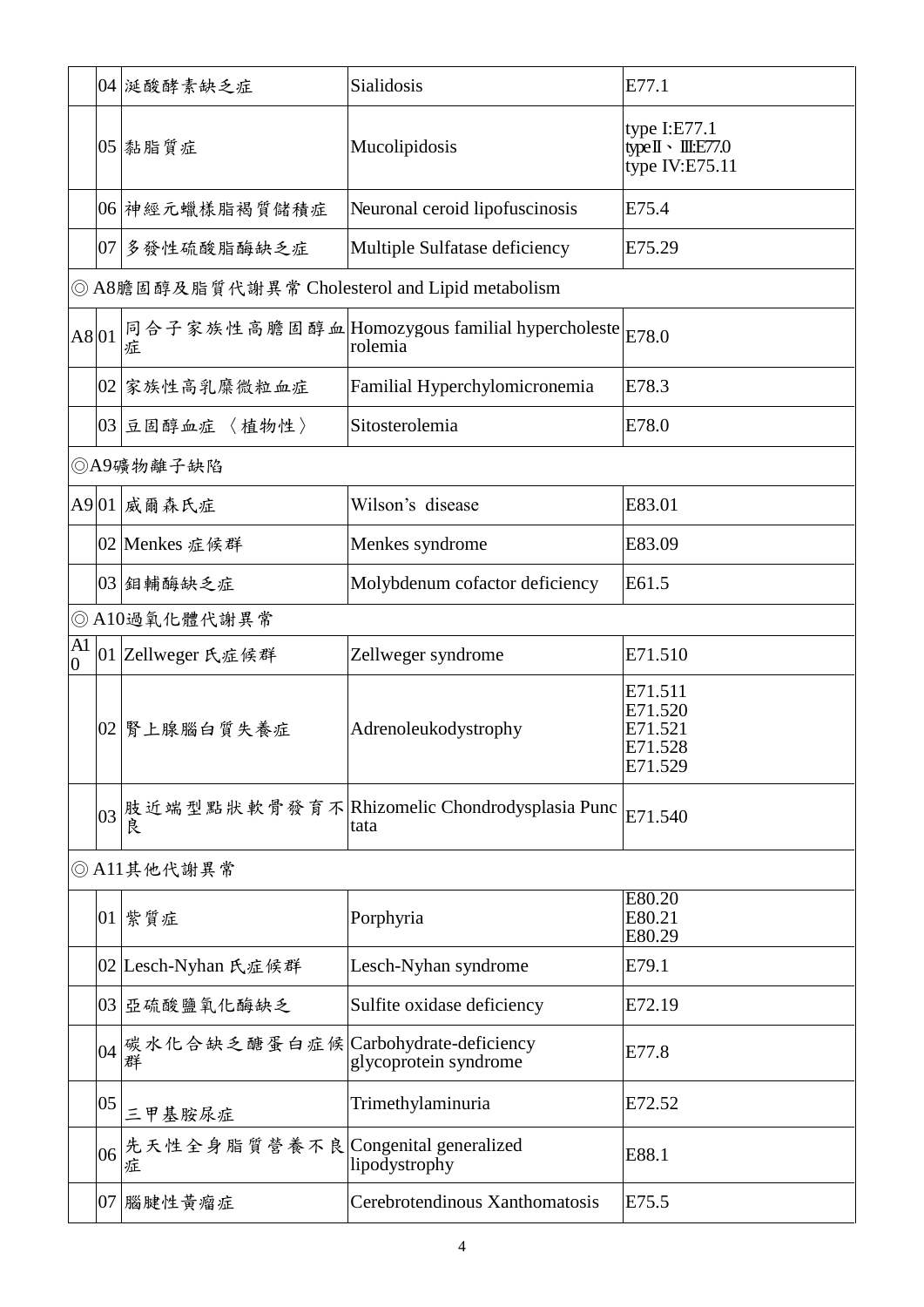|       |                 | 08 低磷酸酯酶症                                 | Hypophosphatasia                                                             | E83.39<br>E83.31                     |
|-------|-----------------|-------------------------------------------|------------------------------------------------------------------------------|--------------------------------------|
|       |                 | 09 Beta 硫解酶缺乏症                            | Beta-Ketothiolase Deficiency                                                 | E71.19                               |
|       |                 | 10 生物素酶缺乏症                                | <b>Biotinidase Deficiency</b>                                                | D81.810                              |
|       |                 | B 腦部或神經系統病變                               |                                                                              |                                      |
| B1 01 |                 | 多發性硬化症/泛視神經脊<br>髓炎                        | Multiple Sclerosis, MS/<br>Neuromyelitis Optica Spectrum<br>Disorders, NMOSD | G35/G36.0                            |
|       |                 | 02  肌萎縮性側索硬化症                             | Amyotrophic lateral sclerosis (ALS) G12.21                                   |                                      |
|       |                 | 03 共濟失調微血管擴張症候<br>群                       | Ataxia telangiectasia                                                        | G11.3                                |
|       |                 | 04 亨丁頓氏舞蹈症                                | Huntington disease(又稱<br>Huntington's chorea)                                | G10                                  |
|       |                 | 05 雷特氏症                                   | Rett syndrome                                                                | F84.2                                |
|       |                 | 06 脊髓性肌肉萎缩症                               | Spinal muscular atrophy                                                      | G12.9                                |
|       | 07 <sup>1</sup> | 脊髓小腦退化性動作協調  Spinocerebellar ataxia<br>障礙 |                                                                              | G11.1                                |
|       |                 | 08 結節性硬化症                                 | Tuberous sclerosis                                                           | Q85.1                                |
|       | 09              | 汗症                                        | 先天性痛不敏感症合併無 Congenital insensitivity to pain<br>with anhidrosis (CIPA)       | L74.4                                |
|       |                 | 10 神經纖維瘤症候群第二型                            | Neurofibromatosis type II                                                    | Q85.02                               |
|       |                 | 11 Alexander 氏病                           | Alexander disease                                                            | E75.29                               |
|       |                 | 12 僵體症候群                                  | Stiffperson syndrome                                                         | G25.82                               |
|       |                 | 13  遺傳性痙攣性下身麻痺                            | Hereditary spastic paraplegia                                                | G11.4                                |
|       |                 | 14 Joubert 氏症候群 (家族性<br>小腦蚓部發育不全)         | Joubert syndrome                                                             | Q04.3                                |
|       |                 | 15 Pelizaeus-Merzbacher 氏症<br>(慢性兒童型腦硬化症) | Pelizaeus-Merzbacher Disease                                                 | E75.29                               |
|       |                 | 16 夏柯-馬利-杜斯氏症                             | Charcot-Marie-Tooth Disease                                                  | G60.0                                |
|       | 17              | 甘迺迪氏症(脊髓延髓性肌 Kennedy Disease<br>肉萎缩症)     |                                                                              | G12.20<br>G12.21<br>G12.22<br>G12.29 |
|       | 18              | 家族性澱粉樣多發性神經 Familial Amyloidotic<br>病變    | Polyneuropathy                                                               | E85.1                                |
|       |                 | 19 Moebius 症候群                            | Moebius syndrome                                                             | Q87.0                                |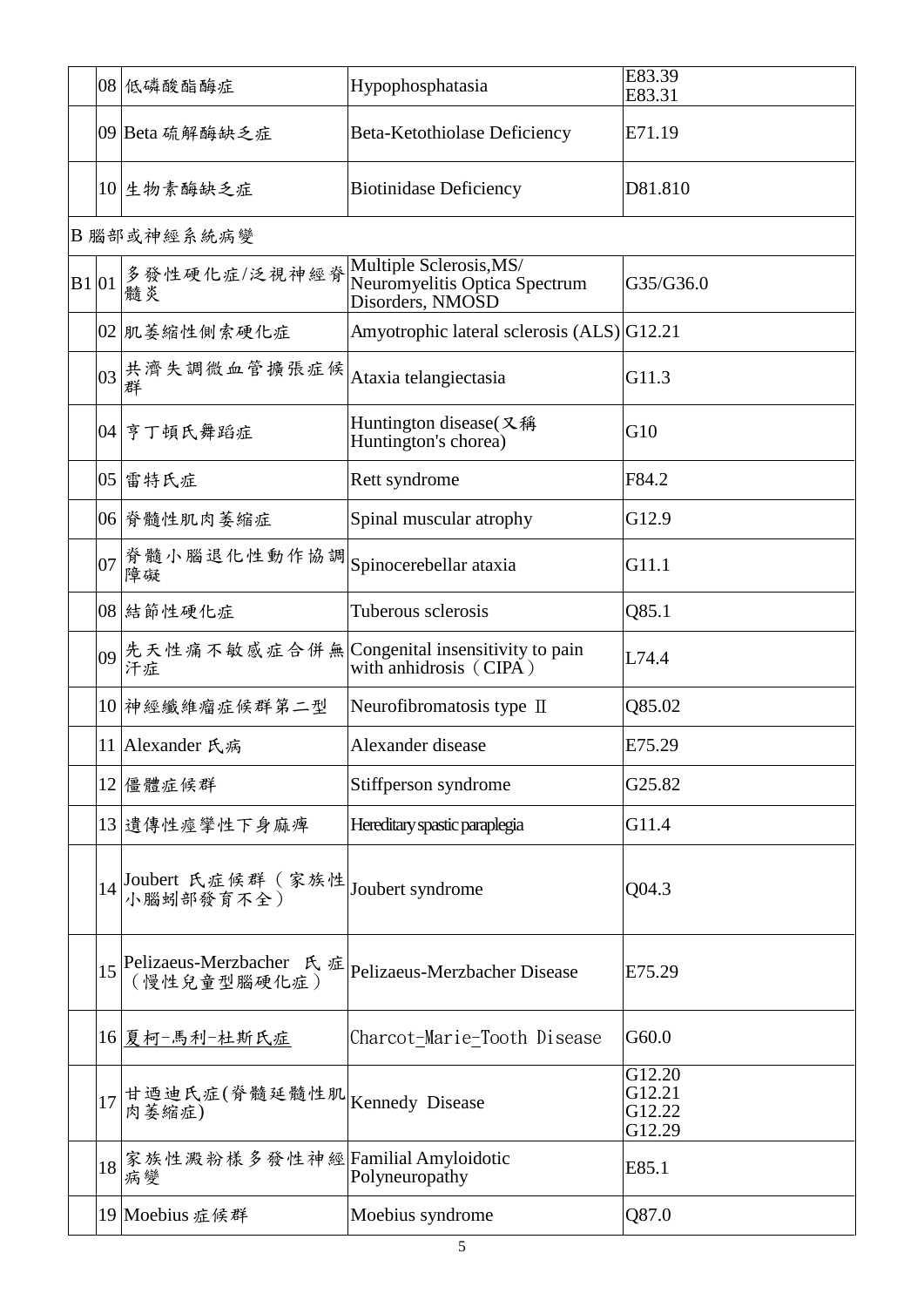|                |    | 20 Mcleod 症候群                                                 | Mcleod syndrome                                                                         | Q97.8<br>Q98.8                                   |
|----------------|----|---------------------------------------------------------------|-----------------------------------------------------------------------------------------|--------------------------------------------------|
|                |    | 21 Aicardi-Goutieres 症候群                                      | Aicardi-Goutieres syndrome                                                              | G31.89                                           |
|                |    | 22 普洛提斯症候群                                                    | Proteus Syndrome                                                                        | Q87.3                                            |
|                |    | 23 MECP2 綜合症候群                                                | Methyl CpG binding protein 2<br>Duplication Syndrome<br>(MECP2 Duplication<br>Syndrome) | Q99.8                                            |
|                |    | 24 腦肋小頜症候群                                                    | Cerebro-Costo-Mandibular<br>Syndrome                                                    | Q87.89                                           |
|                |    | $25$ Dravet 症候群                                               | Dravet Syndrome, DS                                                                     | G40.311                                          |
|                |    | 26 腦白質消失症                                                     | Vanishing White Matter Disease                                                          | G37.8                                            |
|                | 27 | 泛酸鹽激酶關聯之神經退<br>化性疾病                                           | Pantothenate<br>Kinase Associated G23.0<br>Neurodegeneration (PKAN)                     |                                                  |
|                |    | 磷脂質脂解酶 A2關聯之神<br>28 經退化性疾病                                    | Phospholipase A2-associated<br>neurodegeneration(PLAN)                                  | G23.0                                            |
|                | 29 | 皮特-霍普金斯症候群                                                    | Pitt-Hopkins Syndrome                                                                   | Q87.0                                            |
|                |    | Beta 螺旋狀蛋白關聯之神<br>30 經退化疾病                                    | Beta-Propeller Protein-<br>Associated Neurodegeneration<br>(BPAN)                       | G23.0                                            |
| $\overline{C}$ |    | 呼吸循環系統病變                                                      |                                                                                         |                                                  |
|                |    | C1 01 特發性嬰兒動脈硬化症                                              | Infantile<br>Idiopathic<br>Arterial<br>Calcification                                    | Q28.8                                            |
|                |    | $\Omega$ $\overline{E}$ and $\overline{E}$ and $\overline{E}$ |                                                                                         | $\Gamma$ <sup><math>\Omega</math></sup> $\Omega$ |

|   |                                                                       | Caichnealtóil                                                                                                       |        |
|---|-----------------------------------------------------------------------|---------------------------------------------------------------------------------------------------------------------|--------|
|   | 02 囊狀纖維化症                                                             | Cystic fibrosis                                                                                                     | E84.9  |
|   | 03 特發性或遺傳性肺動脈高<br>壓                                                   | Idiopathic or Heritable pulmonary<br>arterial hypertension (IPAH or 127.0)<br>HPAH)                                 |        |
|   | 04 Holt-Oram 氏症候群                                                     | Holt-Oram Syndrome                                                                                                  | Q87.2  |
|   | Andersen 氏症候群 (心節律<br> 05  障礙暨週期性麻痺症候 Andersen syndrome<br>群;鉀離子通道病變) |                                                                                                                     | E74.09 |
|   | 06 遺傳性出血性血管擴張症                                                        | Hereditary Hemorrhagic<br>Telangiectasia                                                                            | I78.0  |
|   | 07 窒息性胸腔失養症                                                           | Asphyxiating thoracic dystrophy                                                                                     | Q77.2  |
|   | 候群                                                                    | $\left.\right _{08}\right $ 先天性中樞性換氣不足症 Congenital Central Hypoventilation $\left.\right _{\rm G47.35}$<br>Syndrome |        |
| D | 消化系統病變                                                                |                                                                                                                     |        |

| 01 | 留症 | 進行性家族性肝內膽汁滯 Progressive Familial<br>cholestasis, PFIC | intrahepatic $\vert_{VQ_2}$ 1 |  |
|----|----|-------------------------------------------------------|-------------------------------|--|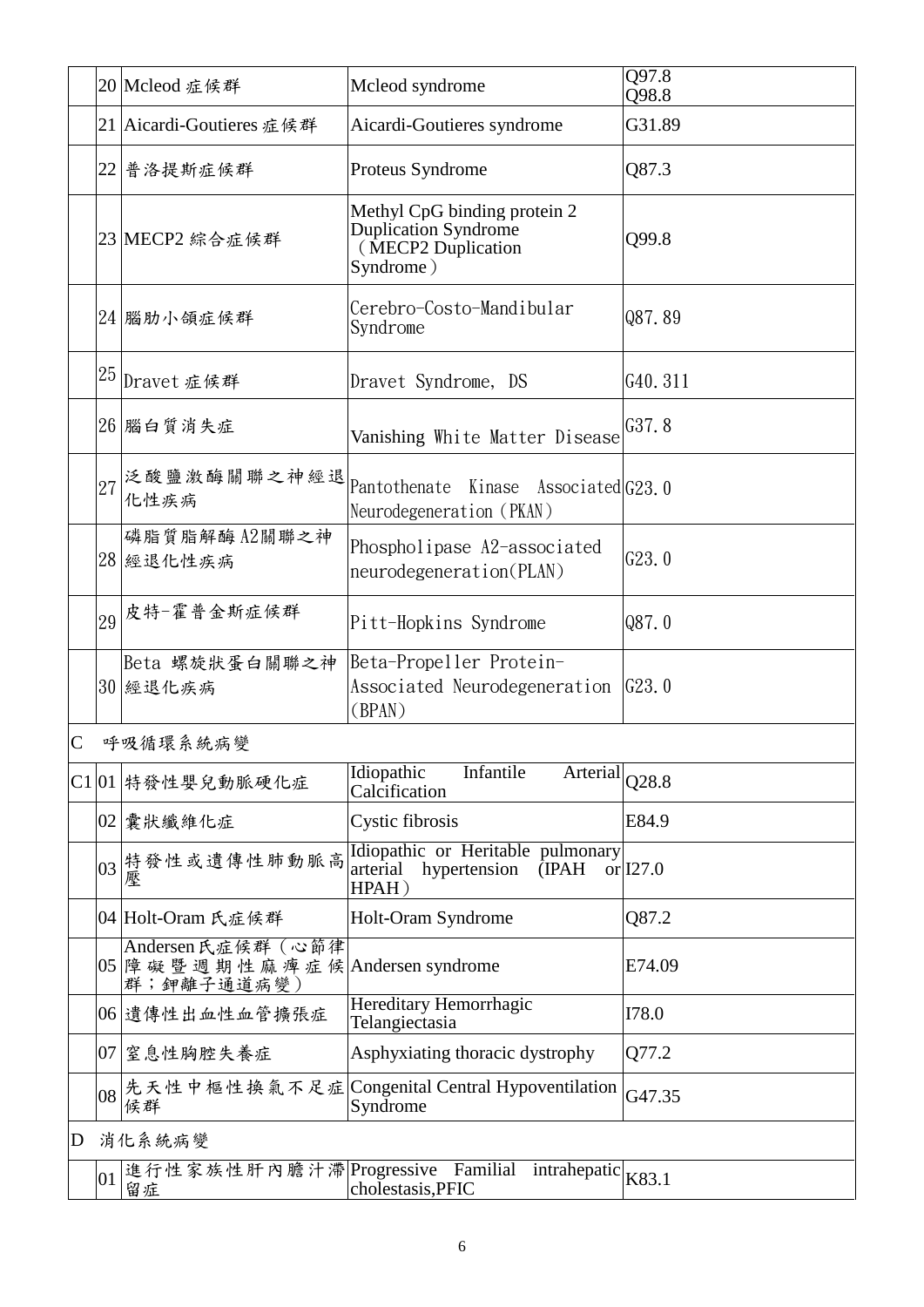|   | 02 先天性膽酸合成障礙                         | Inborn errors of bile acid synthesis                                                                 | E78.70 |
|---|--------------------------------------|------------------------------------------------------------------------------------------------------|--------|
|   | $ 03 $ α1-抗胰蛋白酶缺乏症                   | $\alpha$ 1-Antitrypsin deficiency                                                                    | E88.01 |
|   | 04 生合併腸道神經元發育異 Hyperplasia with<br>常 | 先天性 Cajal 氏間質細胞增 Congenital Interstitial Cell of Cajal <br>Neuronal $Q$ 43.8<br>Intestinal Dysplasia |        |
|   | 05 阿拉吉歐症候群                           | Alagille Syndrome                                                                                    | Q44.7  |
| E | 腎臟泌尿系統病變                             |                                                                                                      |        |
|   | E1 01 Lowe 氏症候群                      | Lowe syndrome                                                                                        | E72.03 |
|   | 02 Bartter 氏症候群                      | Bartter's syndrome                                                                                   | E26.81 |
|   | 疾病                                   | 03 體染色體隱性多囊性腎臟 Autosomal recessive polycystic<br>kidney disease                                      | Q61.19 |

 $\boxed{04}$ 亞伯氏症候群 Alport Syndrome  $\boxed{Q87.81}$ 

F 皮膚病變

|        | F1 01 遺傳性表皮分解性水皰症                  | Hereditary epidermolysis bullosa                                                | Q81.0<br>Q81.1<br>Q81.2<br>Q81.8<br>Q81.9 |  |  |
|--------|------------------------------------|---------------------------------------------------------------------------------|-------------------------------------------|--|--|
|        |                                    |                                                                                 | Q80.2                                     |  |  |
|        | 03 膠膜兒                             | Collodion baby                                                                  | Q80.2                                     |  |  |
|        | 04  斑色魚鱗癬                          | Harlequin ichthyosis                                                            | Q80.4                                     |  |  |
|        | 05 皮症 (表皮鬆解性角化過 erythoderma<br>度症) | 水泡型先天性魚鱗癬樣紅Bullous Congenital ichthyosiform<br>(epidermolytic hyperkeratosis)   | Q80.3                                     |  |  |
|        | 06 外胚層增生不良症                        | <b>Ectodermal Dysplasias</b>                                                    | Q82.4                                     |  |  |
|        | 07 Meleda 島病                       | Meleda disease                                                                  | Q82.8                                     |  |  |
|        | 08 Darier 氏症 (毛囊角化病)               | Darier's disease                                                                | Q82.8                                     |  |  |
|        | 09 先天性角化不全症                        | Dyskeratosis Congenita                                                          | Q82.8                                     |  |  |
|        | 10 皮膚過度角化症雅司病                      | Diffuse Non-epidermolytic<br>Palmoplantar Keratoderma type<br><b>Unna-Thost</b> | Q82.8                                     |  |  |
|        | 11 色素失調症                           | Incontinentia Pigmenti                                                          | Q82.3                                     |  |  |
|        | 12 Netherton 症候群                   | Netherton Syndrome                                                              | Q80.3                                     |  |  |
| G 肌肉病變 |                                    |                                                                                 |                                           |  |  |
|        | G1 01   裘馨氏肌肉失養症                   | Duchenne muscular dystrophy                                                     | G71.0                                     |  |  |

7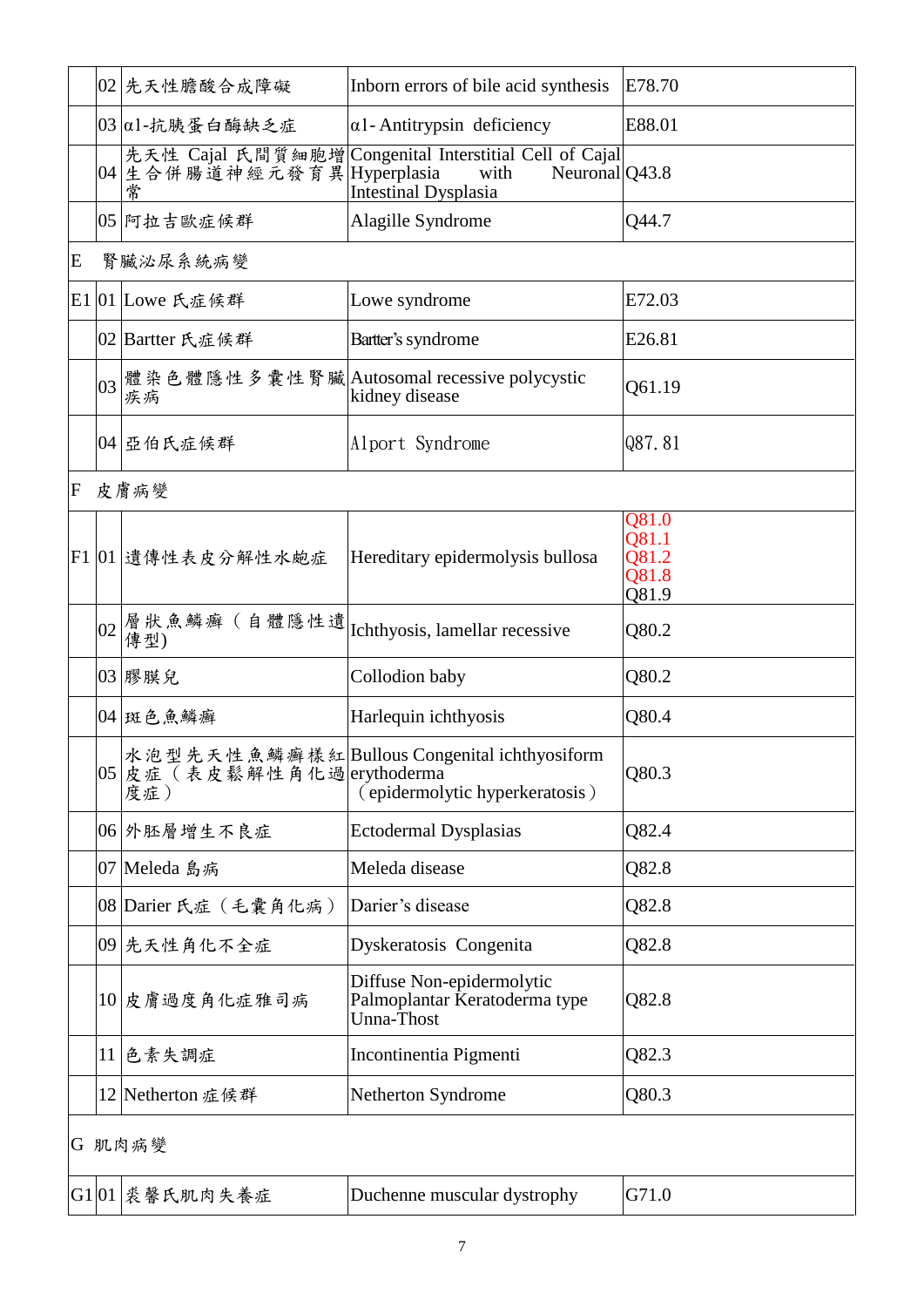|   |                 | 02 Nemaline 線狀肌肉病變      | Nemaline Rod Myopathy                       | G71.2                                                                                                                                              |                                                                                                                              |
|---|-----------------|-------------------------|---------------------------------------------|----------------------------------------------------------------------------------------------------------------------------------------------------|------------------------------------------------------------------------------------------------------------------------------|
|   |                 | 03 Schwartz Jampel 氏症候群 | Schwartz Jampel syndrome                    | G71.13                                                                                                                                             |                                                                                                                              |
|   |                 | 04 肌肉強直症                | Myotonic dystrophy                          | G71.11                                                                                                                                             |                                                                                                                              |
|   |                 | 05 面肩胛肱肌失養症             | Facioscapulohumeral muscular<br>dystrophy   | G71.0                                                                                                                                              |                                                                                                                              |
|   |                 | 06 肌小管病變                | Myotubular Myopathy                         | G71.2                                                                                                                                              |                                                                                                                              |
|   |                 | 07 貝克型肌肉失養症             | <b>Becker Muscular Dystrophy</b>            | G71.0                                                                                                                                              |                                                                                                                              |
|   |                 | 08 Freeman-Sheldon 氏症候群 | Freeman-Sheldon syndrome                    | Q87.0                                                                                                                                              |                                                                                                                              |
|   |                 | 09 肢帶型肌失養症              | Limb-girdle muscular dystrophy              | G71.0                                                                                                                                              |                                                                                                                              |
|   |                 | 10 先天性肌失養症              | <b>Congenital Muscular Dystrophy</b>        | G71.0                                                                                                                                              |                                                                                                                              |
|   | 11 <sup>1</sup> | 中心軸空肌病                  | <b>Central Core Disease</b>                 | G71.2                                                                                                                                              |                                                                                                                              |
|   |                 | 12 多微小軸空肌病              | <b>Multiminicore Disease</b>                | G71.2                                                                                                                                              |                                                                                                                              |
|   |                 | 13 Emery-Dreifuss 肌失養症  | Emery-Dreifuss<br>Muscular Dystrophy (EDMD) | G71.0                                                                                                                                              |                                                                                                                              |
|   |                 | 14 GNE 遠端肌病變            | <b>GNE</b> myopathy                         | G71.8                                                                                                                                              |                                                                                                                              |
|   |                 | 15 史托摩根症候群              | Stormorken syndrome                         | D69.8                                                                                                                                              |                                                                                                                              |
| H |                 | 骨及軟骨病變                  |                                             |                                                                                                                                                    |                                                                                                                              |
|   |                 | H1 01 軟骨發育不全症           | Achondroplasia                              | Q77.4                                                                                                                                              |                                                                                                                              |
|   |                 | 02   成骨不全症              | Osteogenesis imperfecta                     | Q78.0                                                                                                                                              |                                                                                                                              |
|   |                 | 03 原發性變形性骨炎             | <b>Primary Paget disease</b>                | M88.0<br>M88.1<br>M88.811<br>M88.812<br>M88.819<br>M88.821<br>M88.822<br>M88.829<br>M88.831<br>M88.832<br>M88.839<br>M88.841<br>M88.842<br>M88.849 | M88.851<br>M88.852<br>M88.859<br>M88.861<br>M88.862<br>M88.869<br>M88.871<br>M88.872<br>M88.879<br>M88.88<br>M88.89<br>M88.9 |
|   |                 | 04 鎖骨顱骨發育異常             | Cleidocraninal dysplasia                    | Q74.0                                                                                                                                              |                                                                                                                              |
|   |                 | 05 進行性骨化性肌炎             | Fibrodysplasia Ossificans<br>Progressiva    | M61.10<br>M61.111<br>M61.112<br>M61.119<br>M61.121<br>M61.122                                                                                      | M61.152<br>M61.159<br>M61.161<br>M61.162<br>M61.169<br>M61.171                                                               |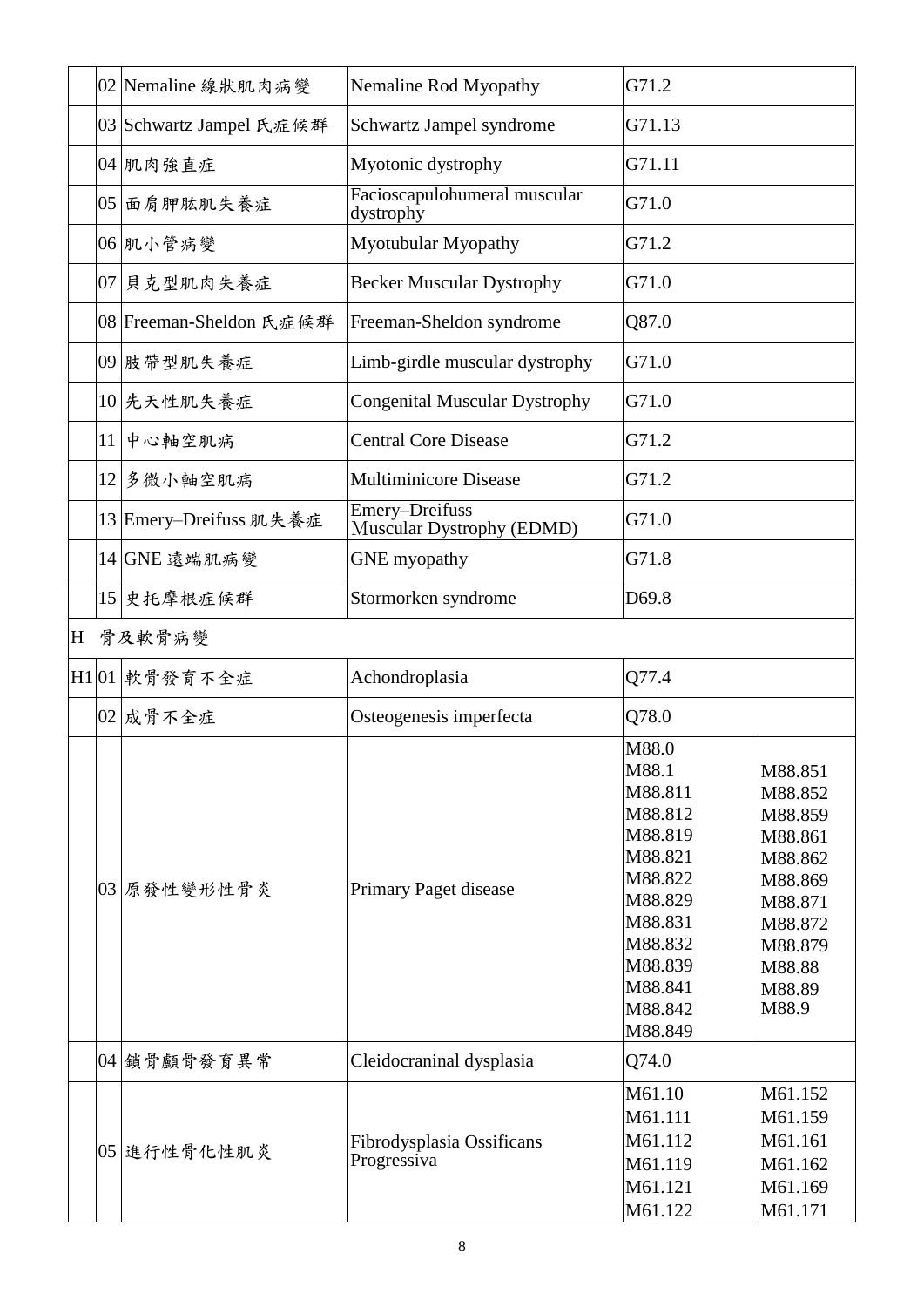|                |    |                            |                                                  | M61.129             | M61.172          |
|----------------|----|----------------------------|--------------------------------------------------|---------------------|------------------|
|                |    |                            |                                                  | M61.131             | M61.173          |
|                |    |                            |                                                  | M61.132             | M61.174          |
|                |    |                            |                                                  | M61.139             | M61.175          |
|                |    |                            |                                                  | M61.141             | M61.176          |
|                |    |                            |                                                  |                     |                  |
|                |    |                            |                                                  | M61.142             | M61.177          |
|                |    |                            |                                                  | M61.143             | M61.178          |
|                |    |                            |                                                  | M61.144             | M61.179          |
|                |    |                            |                                                  | M61.145             | M61.18           |
|                |    |                            |                                                  | M61.146             | M61.19           |
|                |    |                            |                                                  | M61.151             |                  |
|                |    |                            |                                                  | $Q\overline{71.60}$ | Q72.70           |
|                |    | 06 裂手裂足症                   | Split-hand/Split-foot malformation<br>(SHFM)     | Q71.61<br>Q71.62    | Q72.71<br>Q72.72 |
|                |    |                            |                                                  | Q71.63              | Q72.73           |
|                |    |                            |                                                  |                     |                  |
|                |    | $07$ 骨質石化症                 | Osteopetrosis                                    | Q78.2               |                  |
|                |    | 08 假性軟骨發育不全                | Pseudoachondroplastic dysplasia                  | Q77.8               |                  |
|                |    | 09 多發性骨骺發育不全症              | Multiple Epiphyseal Dysplasia                    | Q78.3               |                  |
| I              |    | 結締組織病變                     |                                                  |                     |                  |
| I <sub>1</sub> |    | 01 先天結締組織異常第四型             | Ehlers Danlos syndrome IV                        | Q79.6               |                  |
| $\mathbf{J}$   |    | 血液疾病                       |                                                  |                     |                  |
|                |    | 01 重型海洋性貧血                 | Thalassemia major                                | D56.0<br>D56.1      |                  |
|                |    | 02 血小板無力症                  | Thrombasthenia                                   | D69.1               |                  |
|                |    |                            | 03 同基因合子蛋白質 C缺乏症 Homozygous protein C deficiency | D68.59              |                  |
|                |    | 04 陣發性夜間血紅素尿症              | Paroxysmal Nocturnal<br>Hemoglobinuria           | D59.5               |                  |
|                |    | 05 非典型性尿毒溶血症候群             | Atypical Hemolytic Uremic<br>Syndrome            | D59.3               |                  |
| K              |    | 免疫疾病                       |                                                  |                     |                  |
|                |    | K1 01 原發性慢性肉芽腫病            | Chronic primary granulomatous<br>disease         | D71                 |                  |
|                | 02 | 先天性高免疫球蛋白E症候<br>群          | Congenital Hyper IgE syndrome                    | D82.4               |                  |
|                | 03 | 布魯頓氏低免疫球蛋白血<br>症           | Bruton's agammaglobulinemia                      | D80.0               |                  |
|                |    | 04   Wiskott- Aldrich 氏症候群 | Wiskott-Aldrich Syndrome                         | D82.0               |                  |
|                |    |                            |                                                  | D81.0               |                  |
|                |    | 05 嚴重複合型免疫缺乏症              | Severe combined                                  | D81.1               |                  |
|                |    |                            | immunodeficiency                                 | D81.2<br>D81.9      |                  |
|                |    |                            |                                                  |                     |                  |
|                |    | 06 補體成份8缺乏症                | Complement Component 8<br>deficiency             | D84.1               |                  |
|                |    |                            |                                                  |                     |                  |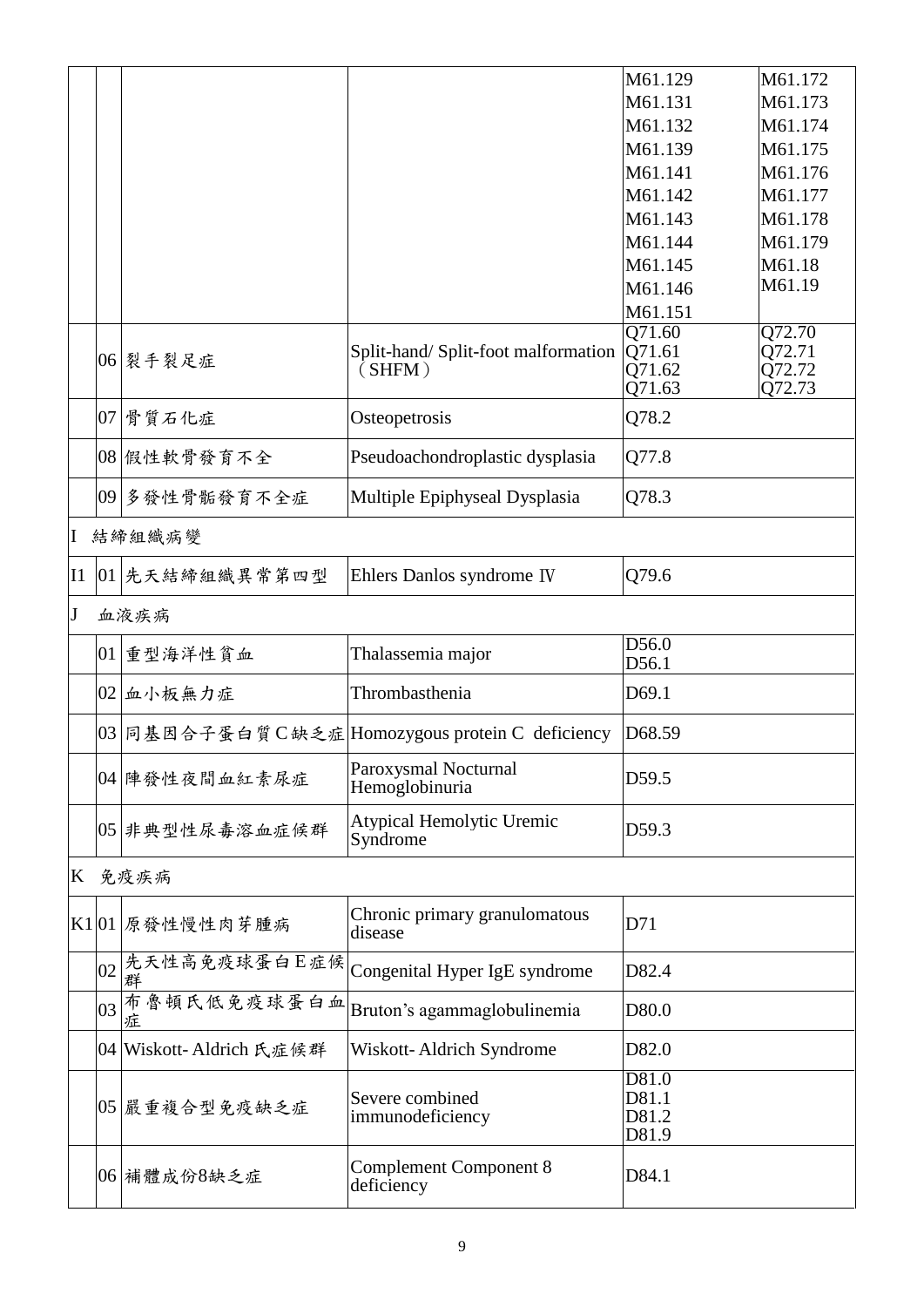|   |    | 07 IPEX 症候群                                                                             | <b>IPEX Syndrome</b>                                   | E31.0  |  |  |
|---|----|-----------------------------------------------------------------------------------------|--------------------------------------------------------|--------|--|--|
|   |    | 08 高免疫球蛋白 M 症候群                                                                         | Hyper-IgM syndrome                                     | D80.5  |  |  |
|   |    | $09$ γ 干擾素受體1缺陷                                                                         | Interferon $\gamma$ receptor 1 deficiency              | D84.8  |  |  |
|   |    | 10 遺傳性血管性水腫                                                                             | Hereditary Angioedema (HAE)                            | D84.1  |  |  |
| L |    | 内分泌疾病                                                                                   |                                                        |        |  |  |
|   |    | L1 01 Kenny-Caffey 氏症候群                                                                 | Kenny-Caffey syndrome                                  | Q87.1  |  |  |
|   |    | 02 假性副甲狀腺低能症                                                                            | Pseudohypoparathyroidism                               | E20.1  |  |  |
|   |    | 03 性聯遺傳型低磷酸鹽佝僂<br>症                                                                     | X-linked hypophosphatemic rickets                      | E83.31 |  |  |
|   |    | 04 Laron 氏侏儒症候群                                                                         | Laron syndrome<br>(Laron Dwarfism)                     | E34.3  |  |  |
|   |    | 05 Bardet-Biedl 氏症候群                                                                    | Bardet-Biedl syndrome                                  | Q87.89 |  |  |
|   |    | 06 Alstrom 氏症候群                                                                         | <b>Alsrtom Syndrome</b>                                | Q87.89 |  |  |
|   |    | 07  持續性幼兒型胰島素過度  Persistent hyperinsulinemic<br> の  分泌低血糖症  hypoglycemia of infancy (P) | hypoglycemia of infancy (PHHI)                         | E16.1  |  |  |
|   |    | 08 Wolfram 氏症候群                                                                         | Wolfram syndrome, DIDMOAD                              | E88.9  |  |  |
|   |    | 09 McCune Albright 氏症候群                                                                 | McCune Albright syndrome                               | Q78.1  |  |  |
|   |    | 10 短指發育不良及性別顛倒                                                                          | Campomelic dysplasia with<br>autosomal sex reversal    | Q99.8  |  |  |
|   |    | 11   腎上腺皮促素抗性                                                                           | <b>ACTH</b> resistance                                 | E27.49 |  |  |
|   |    | 12 第一型遺傳性維生素 D 依<br>賴型佝僂症                                                               | 25-Hydroxyvitamin D 1-Alpha-<br>Hydroxylase Deficiency | E83.32 |  |  |
|   |    | 13 先天性腎上腺發育不全                                                                           | Congenital adrenal hypoplasia                          | Q89.1  |  |  |
|   |    | 14 Kallmann 氏症候群                                                                        | Kallmann syndrome                                      | E23.0  |  |  |
|   | 15 | 永久性新生兒糖尿病                                                                               | <b>Permanent Neonatal Diabetes</b><br>Mellitus         | P70.2  |  |  |
|   |    | 16 MIRAGE 症候群                                                                           | MIRAGE syndrome                                        | Q89.8  |  |  |
| M |    | 先天畸形症候群                                                                                 |                                                        |        |  |  |
| M |    | 01 Aarskog-Scott 氏症候群                                                                   | Aarskog-Scott syndrome                                 | Q87.1  |  |  |
|   |    | 02 瓦登伯格氏症候群                                                                             | Waardenburg syndrome                                   | E70.8  |  |  |
|   |    | 03 愛伯特氏症                                                                                | Apert syndrome                                         | Q87.0  |  |  |
|   |    |                                                                                         | 04 Smith-Lemli-Opitz 氏症候群 Smith-Lemli-Opitz syndrome   | E78.72 |  |  |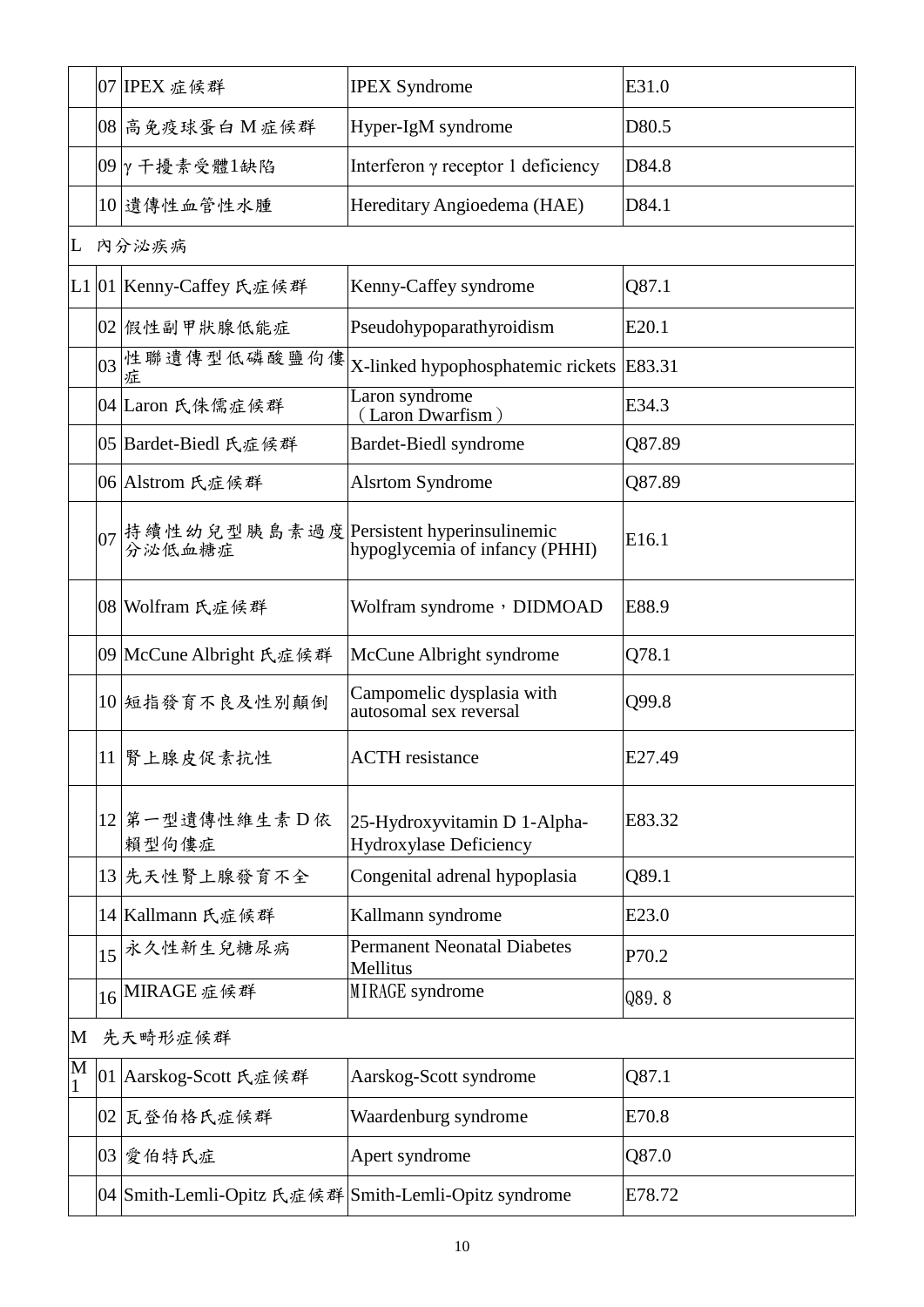|    |                            |                                  | Q74.8                 |
|----|----------------------------|----------------------------------|-----------------------|
|    | 06 Beckwith Wiedemann 氏症候  | Beckwith Wiedemann syndrome      | Q87.3                 |
|    | 07   Crouzon 氏症候群          | Crouzon syndrome                 | Q75.1                 |
|    | 08   Fraser 氏症候群           | Fraser syndrome                  | Q87.0                 |
|    | 09 多發性翼狀膜症候群               | Multiple pterygium syndrome      | Q79.8                 |
|    | 10 Cornelia de Lange 氏症候群  | Cornelia de Lange syndrome       | Q87.1                 |
|    | 11 海勒曼-史德萊夫氏症候群            | Hallerman-Streiff Syndrome       | Q87.0                 |
|    | 12 歌舞伎症候群                  | Kabuki syndrome                  | Q89.8                 |
|    | 13 耳-齶-指 (趾)症候群            | Oto-Palato-Digital syndrome      | Q87.0                 |
| 14 | Conradi-Hunermann 氏症候<br>群 | Conradi-Hunermann syndrome       | Q77.3                 |
|    | 15 Treacher Collins 氏症候群   | <b>Treacher Collins Syndrome</b> | Q75.4                 |
|    | 16 Robinow 氏症候群            | Robinow Syndrome                 | Q87.1                 |
|    | 17 Pfeiffer 氏症候群           | Pfeiffer syndrome                | Q87.0                 |
|    |                            |                                  |                       |
| 18 | (修正為 B1-27)                |                                  |                       |
|    | 19 指 (趾) 甲髕骨症候群            | Nail-Patella Syndrome            | Q87.2                 |
|    | 20 CFC 症候群                 | Cardiofaciocutaneous Syndrome    | Q87.89                |
|    | 21 Peters-Plus 症候群         | Peters-Plus syndrome             | Q13.4                 |
|    | 22 Nager 症候群               | Nager Syndrome                   | Q75.4                 |
|    | 23 CHARGE 症候群              | <b>CHARGE</b> Syndrome           | Q89.8                 |
|    | 24 懷特-薩頓症候群                | White-Sutton syndrome            | Q99.8<br>F84.8<br>F78 |
| 25 | 克斯提洛氏彈性蛋白缺陷<br>症           | Costello syndrome                | Q87.89                |
|    | 26   Ayme-Gripp 症候群        | Ayme-Gripp syndrome              | Q87.89                |
| 27 | Coffin-Lowry 症候群           | Coffin-Lowry Syndrome            | Q89.8                 |
|    | 28 Myhre 症候群               | Myhre syndrome                   | Q87.89                |